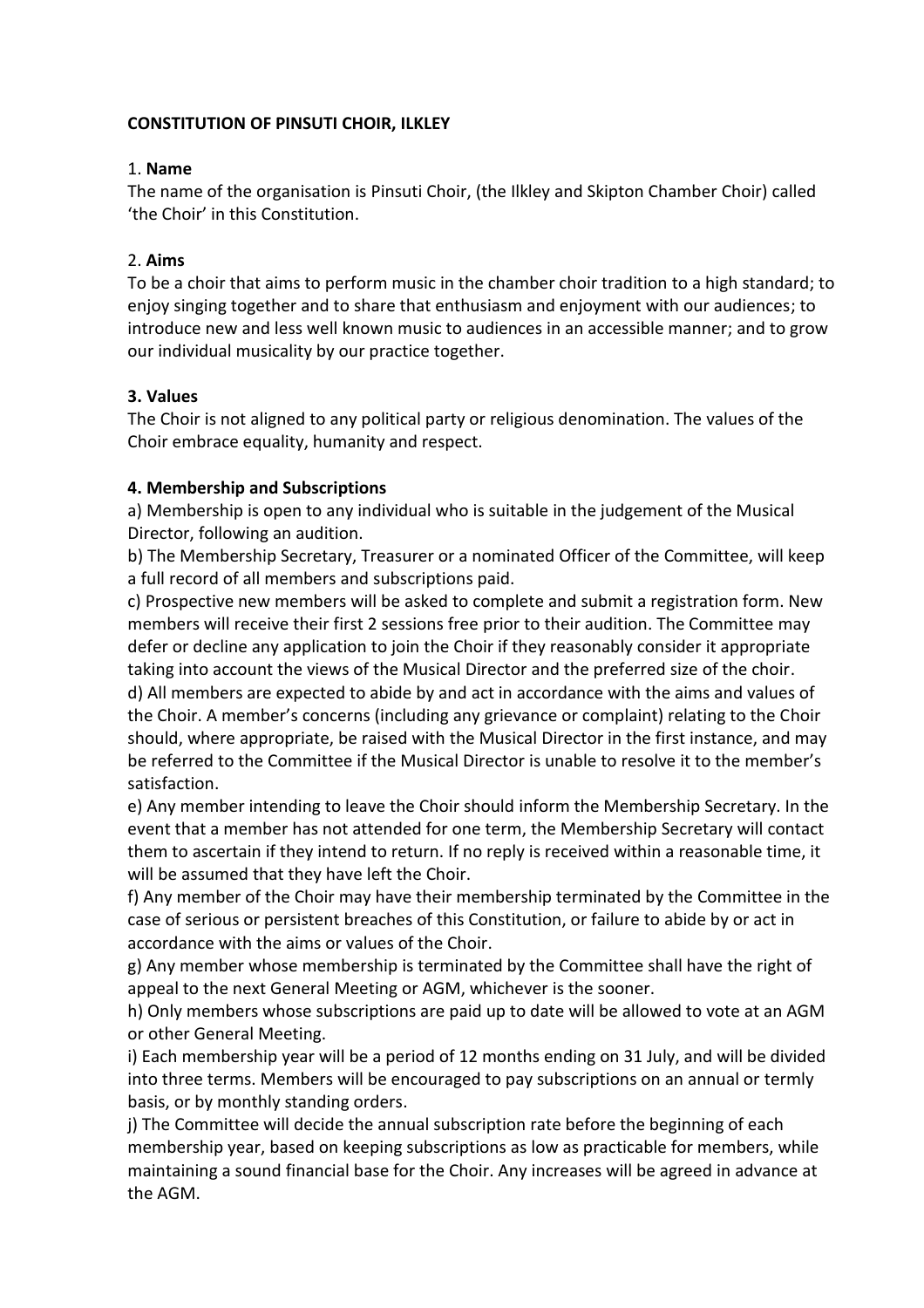# **5. Meetings**

# **5.1 General terms for all meetings**

a) The Secretary will arrange for a written record of all meetings to be kept, and will circulate: **If minutes of all Committee meetings to all Committee members and the Musical Director,** and

minutes of the AGM and all other General Meetings to all members.

b) Minutes of Committee meetings will also be made available to all members of the Choir on request.

c) Any proposed changes to the Constitution or proposal to wind up the Choir will be notified to all members at least 14 days before the meeting at which the proposal is to be discussed. Such proposals must be agreed by three-quarters of those present and eligible to vote.

d) Any other matters put to the vote at any meeting will be decided by a simple majority of those present and eligible to vote.

e) In the event of a tied vote at any meeting, the Chair of the meeting will have an additional casting vote.

f) Voting will be by a show of hands, unless a proposal to use a secret ballot is put forward, seconded and passed by the meeting.

g) The quorum for all General Meetings, including the AGM, will be ten members or one quarter of the current membership, whichever is the lesser.

# **5.2 Annual General Meeting**

a) The Annual General Meeting ('AGM') will be held at the beginning of the Summer term of each membership year, at a date, time and venue determined by the Committee. The Secretary or another Committee member will give members no less than 14 days written notice of the meeting.

b) The business of the AGM will include:

- **Election of Committee Members**
- **Z** Financial Report
- D Other Officers' Reports
- \_Musical Director's Report

■ Any other matter properly proposed by any member, and which has been notified to the Secretary in writing at least 3 days before the meeting

# **5.3 General Meetings**

a) Any other General Meeting shall be called by the Secretary if so requested by the Committee or by a request signed by at least 7 members.

b) 14 days written notice of any such General Meeting, and the agenda, will be given to members.

# **5.4 Committee meetings**

a) Committee meetings can be called at the request of the Chair or at least 3 Committee members. All Committee members will be notified at least 7 days before the meeting. b) A Committee meeting will be held at least once a term.

c) The quorum for a Committee meeting is half the total number of Committee members (with fractions rounded down to the nearest whole number) plus one and must include at least 2 Officers.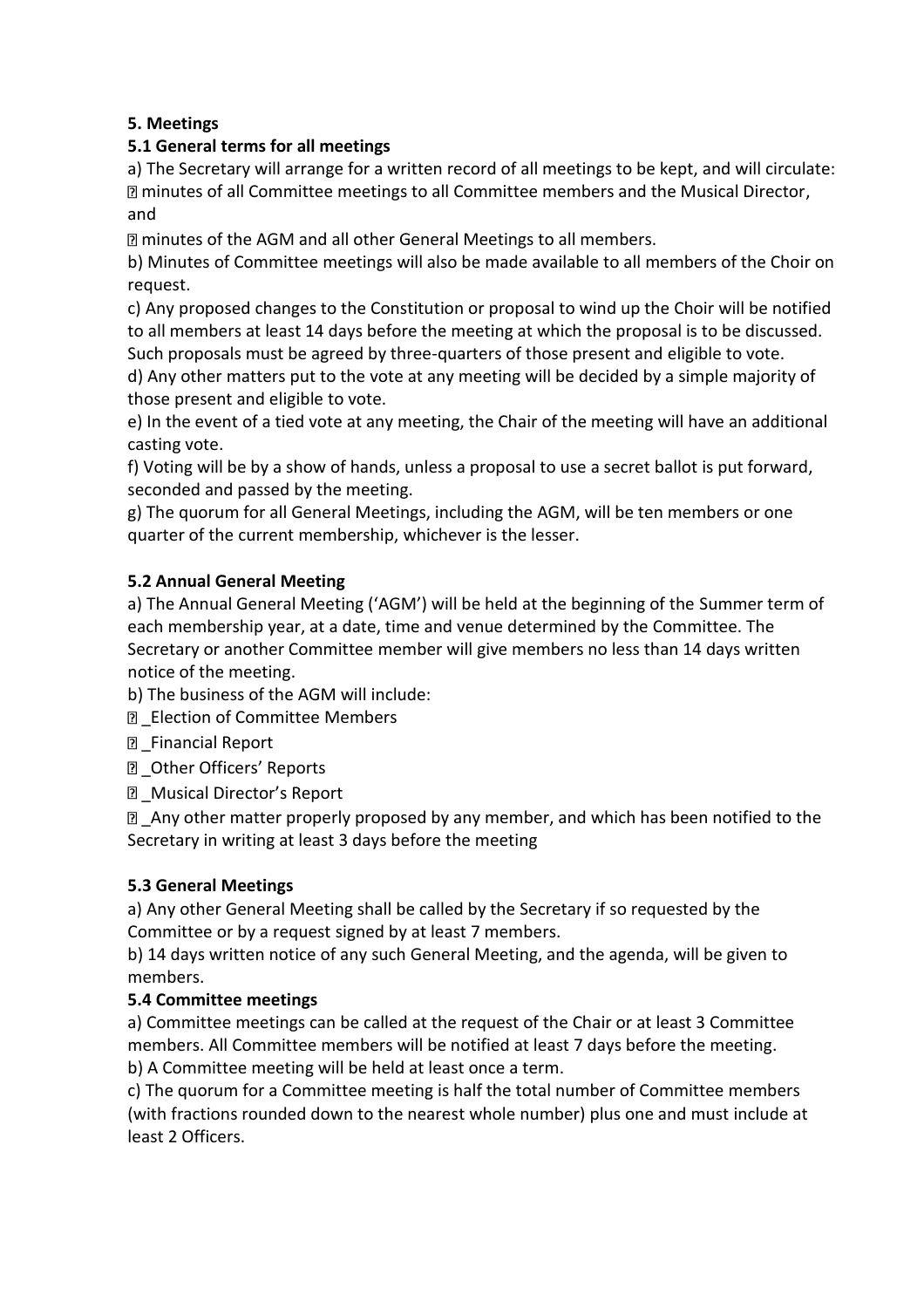### **6. Committee Members and Officers**

a) Committee members will be elected at the AGM in accordance with clause 5.1f), up to a maximum of 9 Committee members at any time.

b) The Committee members will elect, at the first Committee meeting after each AGM, the following Officers from amongst their number: Chair, Secretary, Membership Secretary, Treasurer and Assistant Treasurer, to hold office until the end of the following AGM. The roles of Membership Secretary and Treasurer may be held by the same person. We expect the membership to include a representative from each voice (unless already serving on the Committee).

c) Any member can volunteer to serve on the Committee at the AGM, and all members will be expected to help with the running of the Choir from time to time. Committee members are expected to attend all meetings, wherever practicable, and to perform their designated roles.

d) All members of the Committee will retire at each AGM. Any individual will be eligible for re-election.

e) The Committee can co-opt any member as a full Committee member until the next AGM.

f) The Committee can establish working groups or sub-committees to deal with specific aspects of running the Choir, provided that

any working group consists of at least three members, including one Committee member where considered necessary by the Committee and

all proposals made by working groups shall be subject to approval by the Committee.

g) The Committee, or any working group, can invite any non members with special expertise to attend Committee or working group meetings, although they will not have voting rights.

### **7. Finance**

a) The Committee will open and maintain a bank account in the name of the Choir. All monies will be paid into the account.

b) Subject to 7d) below, money paid out in the name of the choir in excess of £25 will only be paid i) by cheque, debit card or online payment and ii) by the Treasurer or assistant Treasurer with the written authority of another Officer or Committee member, and where the invoiced expenditure is in line with that anticipated. The Committee will decide and the Treasurer will instruct the bank from time to time, which signatures can be accepted. There will always be at least 2, and normally 3, signatories to the bank account. All Cheques are countersigned. c) Sums of £25 or less may be paid in cash on the authority of the Treasurer or assistant Treasurer, subject to suitable receipts.

d) No Committee member will derive any financial benefit from the Choir, other than the payment of reasonable expenses.

e) Any Committee member who carries out an activity agreed beforehand by the Committee will not be personally liable for debts and will be entitled to be indemnified from the Choir's funds, provided that no payment will be made, or obligation entered into, which cannot be met from the Choir's funds.

f) A copy of the Choir's most recent bank statements will be made available to any member on request.

g) The Choir's financial year will run from 1st August to 31st July

h) Each AGM will receive a written financial statement for the preceding year, audited by a competent, independent person chosen by the Committee, but not a member of the Committee.